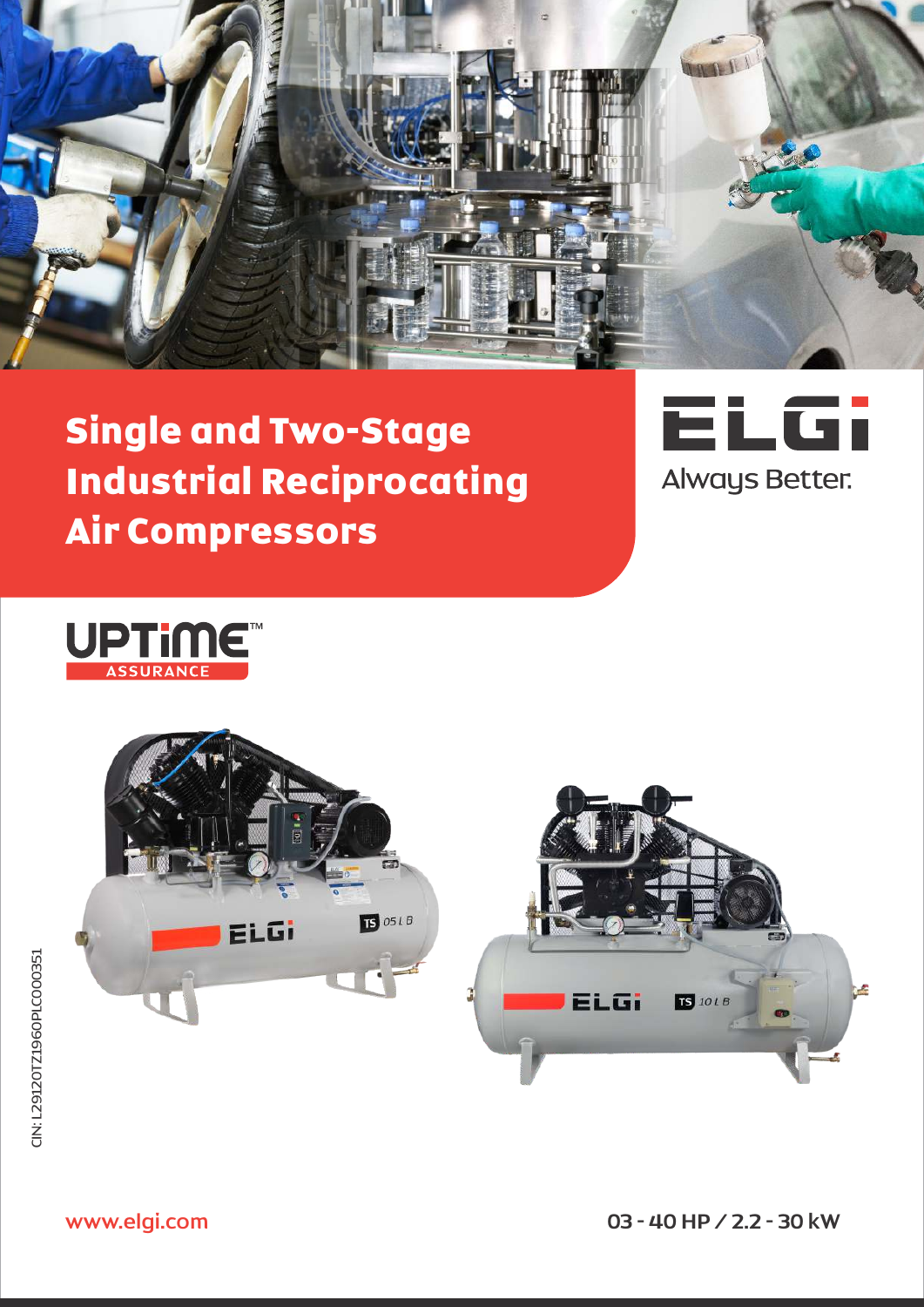# **Single and Two Stage Oil-lubricated Reciprocating Compressor**

### **Robust, reliable and long lasting**

ELGi reciprocating air compressors are designed for optimum efficiency while requiring minimum maintenance to meet your demands of compressed air.

## **Core values that benefits the customer**



**High reliability:** Robust internal parts and lesser service points ensures lower down time of the compressor



**Cost effective:** Offers low life cycle cost with zero compromise on performance and quality



**Energy efficient:** Best in class flow for specified HP with high efficiency IE2 Motors



**Operator safety:** Compressor design confirms to ASME design code and OSHA Safety standards

| <b>Key product features</b>       | <b>Benefits</b>                                                     |
|-----------------------------------|---------------------------------------------------------------------|
| Cast iron block                   | Outperforms and outlasts aluminium block compressor                 |
| Industrial duty rating            | No stand-by compressor required                                     |
| Slow running speed                | Low wear & tear                                                     |
| Pressure switch with unloader*    | Easy starting and increased motor life                              |
| Totally enclosed belt quard       | Full protection against accidents                                   |
| Inter stage pressure relief valve | Provides extra safety                                               |
| Air receiver                      | Totally safe & 100% assured capacity as per international standards |
| Testing as per IS 5456 standards  | Guaranteed output                                                   |
| Leak proof fittings               | No compressed air leakage                                           |



\* Feature available with select models only

# **Technical specification**

| <b>Model</b>                                                          | <b>Piston</b><br>displacement                                |      | <b>Free air</b> | delivery* |           | <b>Motor</b><br>power | <b>Compressor</b><br><b>Speed</b> | No. of<br><b>cylinders</b> | Air<br>receiver | <b>Overall unit</b><br>dimensions | <b>Net</b><br>weight |
|-----------------------------------------------------------------------|--------------------------------------------------------------|------|-----------------|-----------|-----------|-----------------------|-----------------------------------|----------------------------|-----------------|-----------------------------------|----------------------|
|                                                                       | Ipm                                                          | cfm  | lpm             | cfm       | <b>HP</b> | <b>KW</b>             | rpm                               |                            | <b>Litres</b>   | (LxBxH) mm                        | kg                   |
| <b>Single-Stage</b> (Maximum Pressure 9kg/cm <sup>2</sup> or 128 psi) |                                                              |      |                 |           |           |                       |                                   |                            |                 |                                   |                      |
| SS 03 L B                                                             | 360                                                          | 12.7 | 255             | 9.0       | 3.0       | 2.2                   | 550                               | $\overline{2}$             | 160             | 1340x535x1075                     | 205                  |
| SS 05 L B                                                             | 606                                                          | 21.4 | 442             | 15.6      | 5.0       | 3.7                   | 925                               | $\overline{2}$             | 220             | 1590x535x1075                     | 265                  |
| <b>SS 07 L B</b>                                                      | 923                                                          | 32.6 | 708             | 25.0      | 7.5       | 5.5                   | 690                               | $\overline{2}$             | 220             | 1590x625x1105                     | 307                  |
| <b>SS 10 L B</b>                                                      | 1229                                                         | 43.4 | 949             | 33.5      | 10.0      | 7.5                   | 920                               | $\overline{2}$             | 220             | 1590x625x1105                     | 322                  |
| <b>SS 10 L B</b>                                                      | 1229                                                         | 43.4 | 949             | 33.5      | 10.0      | 7.5                   | 920                               | $\overline{2}$             | 420             | 1650x750x1340                     | 367                  |
| SS 15 L B                                                             | 1860                                                         | 65.7 | 1390            | 49.1      | 15.0      | 11.0                  | 925                               | 3                          | 500             | 1915x875x1505                     | 514                  |
|                                                                       | Two-Stage (Maximum Pressure 12kg/cm <sup>2</sup> or 175 psi) |      |                 |           |           |                       |                                   |                            |                 |                                   |                      |
| <b>TS 03 L B</b>                                                      | 303                                                          | 10.7 | 249             | 8.8       | 3.0       | 2.2                   | 925                               | $\overline{2}$             | 160             | 1340x530x1075                     | 200                  |
| <b>TS 03 L B</b>                                                      | 303                                                          | 10.7 | 249             | 8.8       | 3.0       | 2.2                   | 925                               | $\overline{2}$             | 220             | 1590x530x1075                     | 225                  |
| <b>TS 05 L B</b>                                                      | 501                                                          | 17.7 | 411             | 14.5      | 5.0       | 3.7                   | 925                               | $\overline{2}$             | 220             | 1590x570x1085                     | 240                  |
| <b>TS 07 L B</b>                                                      | 702                                                          | 24.8 | 583             | 20.6      | 7.5       | 5.5                   | 1050                              | $\overline{2}$             | 220             | 1590x620x1110                     | 270                  |
| TS 10 L B*                                                            | 1002                                                         | 35.4 | 852             | 30.1      | 10.0      | 7.5                   | 750                               | 3                          | 220             | 1585x800x1275                     | 350                  |
| TS 10 L B*                                                            | 1002                                                         | 35.4 | 852             | 30.1      | 10.0      | 7.5                   | 750                               | 3                          | 420             | 1665x875x1420                     | 410                  |
| TS 10 L B*                                                            | 1002                                                         | 35.4 | 852             | 30.1      | 10.0      | 7.5                   | 750                               | 3                          | 500             | 1915x875x1420                     | 420                  |
| TS 15 L B*                                                            | 1538                                                         | 54.3 | 1249            | 44.1      | 15.0      | 11.0                  | 1150                              | 3                          | 500             | 1915x875x1420                     | 470                  |

Free Air Delivery measured as per IS 5456 at working pressures for SS models at 7kg/cm<sup>2</sup> and for TS models at 10kg/cm<sup>2</sup> \*Available in base mounted versions also

Due to continuous engineering improvements, technical specifications are subject to change without prior notice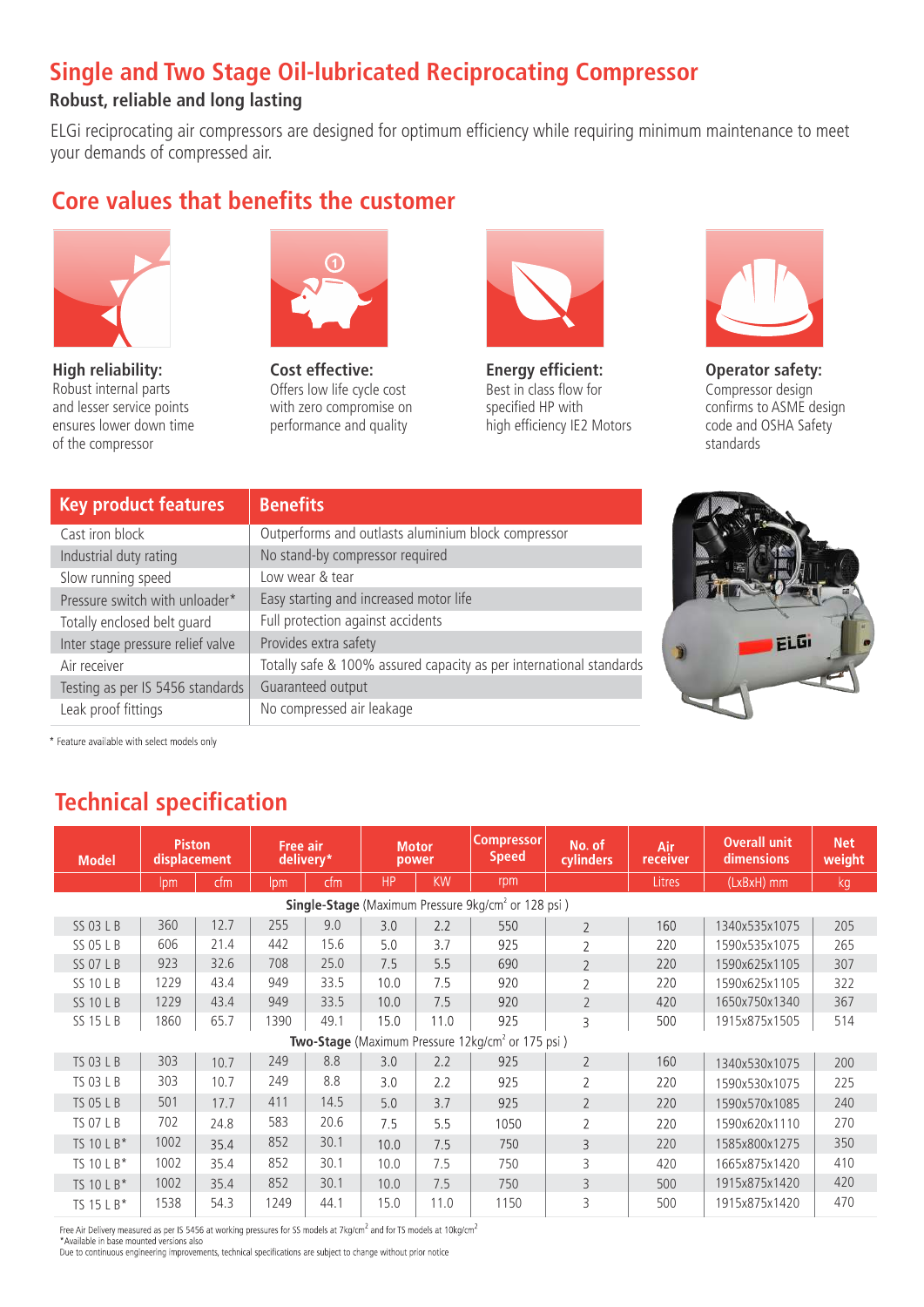# **Two Stage High Volume Oil-lubricated Reciprocating Compressor**

### **Low Investment, Maximum Returns**

ELGi's two stage high volume compressor is meticulously designed with cutting-edge technology proven around the world. It is simple to operate and easy to maintain. And with an extensive service network and easy availability of spares, this compressor is undoubtedly the wisest choice for unparalleled performance in the long run.

For small scale industries and entrepreneurs, ELGi's two stage high volume compressors provide the perfect match between low investment and maximum returns.

| <b>Key Product Features</b>                            | <b>Benefits</b>                                                                          |
|--------------------------------------------------------|------------------------------------------------------------------------------------------|
| Robust and rugged design                               | Designed for continuous performance in extreme climatic conditions                       |
| Deep finned cylinders                                  | Increases heat dissipation                                                               |
| Air-cooled after-cooler                                | Efficient cooling to ensure that temperature rises are kept within<br>10°C above ambient |
| Inter stage pressure relief valve                      | Provides additional safety                                                               |
| Wire wound copper to copper after cooler               | Greater cooling and better heat dissipation                                              |
| High quality piston rings                              | Low oil carry-over and extended life of piston rings                                     |
| Efficient disc valve system for high volume compressor | Higher volumetric efficiency                                                             |
| High Efficient IE3 motor*                              | <b>Energy Saving</b>                                                                     |





\* TS 25 L B - TS 40 L B only

## **Technical specification**

| <b>Model</b>     |           | <b>Power</b> |                    | <b>Working Pressure</b> | <b>Capacity</b> | Type of |                 |
|------------------|-----------|--------------|--------------------|-------------------------|-----------------|---------|-----------------|
|                  | <b>HP</b> | kW           | kg/cm <sup>2</sup> | psi g                   | $m^3/hr$        | cfm     | <b>Mounting</b> |
| <b>TS 20 L B</b> | 20        | 15.0         | 7                  | 99.56                   | 125.56          | 73.90   | Tank/base       |
| <b>TS 20 L B</b> | 20        | 15.0         | 10                 | 142.23                  | 116.94          | 68.83   | Tank/base       |
| <b>TS 20 L B</b> | 20        | 15.0         | 12                 | 170.68                  | 109.79          | 64.62   | Tank/base       |
| <b>TS 25 L B</b> | 25        | 18.5         | $\overline{7}$     | 99.56                   | 138.23          | 81.36   | Base            |
| <b>TS 25 L B</b> | 25        | 18.5         | 10                 | 142.23                  | 126.90          | 74.69   | Base            |
| <b>TS 25 L B</b> | 25        | 18.5         | 12                 | 170.68                  | 121.38          | 71.44   | Base            |
| <b>TS 30 L B</b> | 30        | 22.0         | $\overline{7}$     | 99.56                   | 177.17          | 104.28  | Base            |
| <b>TS 30 L B</b> | 30        | 22.0         | 10                 | 142.23                  | 160.84          | 94.67   | Base            |
| <b>TS 30 L B</b> | 30        | 22.0         | 12                 | 170.68                  | 151.98          | 89.45   | Base            |
| <b>TS 40 L B</b> | 40        | 30.0         | $7^{\circ}$        | 99.56                   | 217.25          | 127.87  | Base            |
| <b>TS 40 L B</b> | 40        | 30.0         | 10                 | 142.23                  | 204.47          | 120.35  | Base            |
| <b>TS 40 L B</b> | 40        | 30.0         | 12                 | 170.68                  | 178.73          | 105.20  | Base            |

**Note:** Free air delivery measured in accordance with IS 5456 Tank capacity for TS 20 L B is 500 liters

Due to continuous engineering improvements, specifications are subject to change. The pictures shown in this brochure are representative and not the entire range